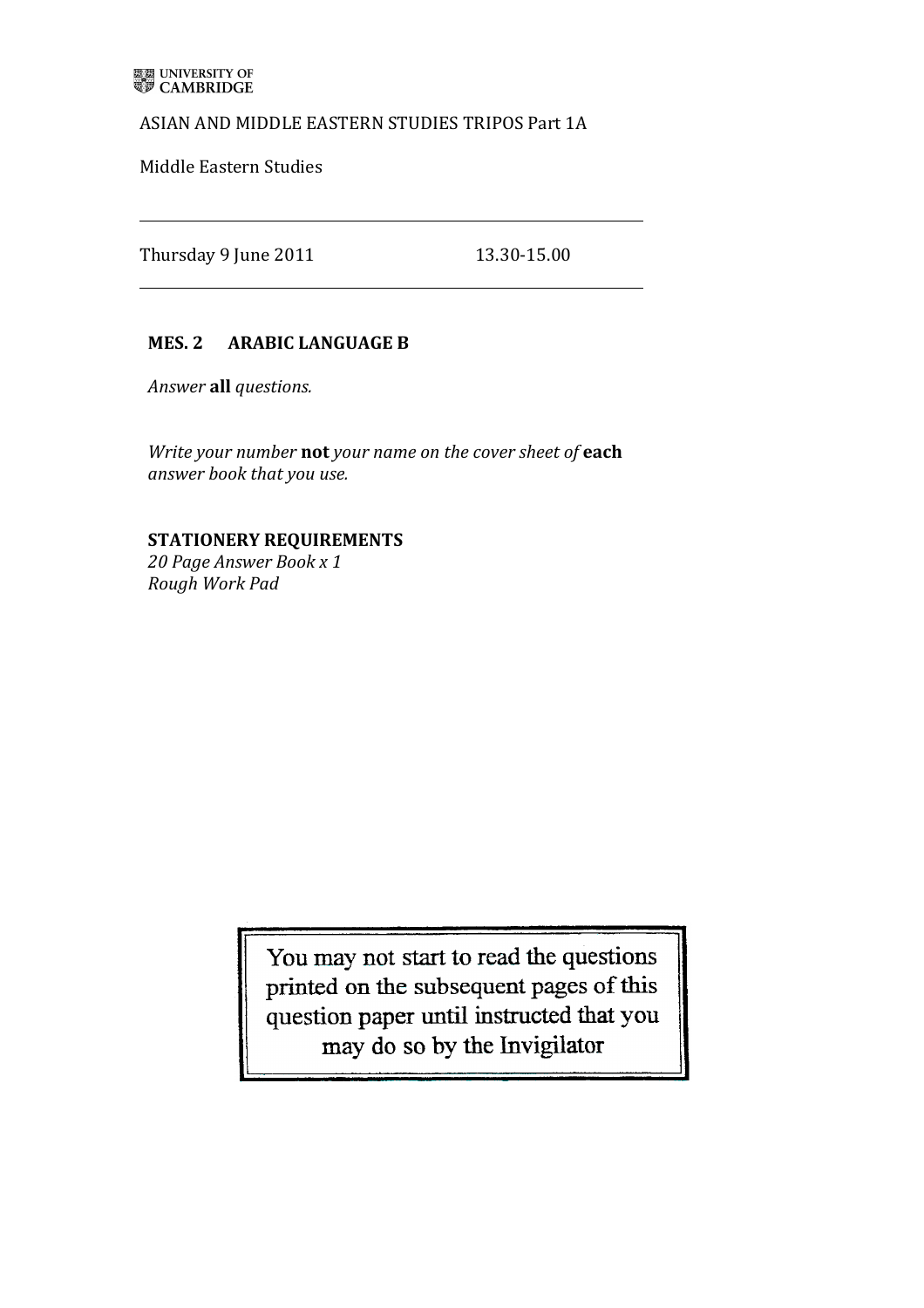#### Answer **all** questions:

#### SECTION A

1 Answer **one** of the following. Your composition should be about 120 words long. (30 marks)

a. You are organising a trip for your friends to Beirut. Send a formal e-mail to the hotel manager informing him that you would like to book 7 rooms in his hotel. In your group there are 4 girls and 3 boys. Ask him about the facilities you need to have in the rooms and some other practical questions.

b. You want to spend your summer with an Arab family. Write a letter to them introducing yourself and providing them with all the information they would expect to find in such a letter of introduction.

c. Write a letter to a friend to tell him/her all about your latest trip to an Arab country where you went to learn Arabic. Tell him/her about the things you liked most and the things you didn't like at all.

#### SECTION B

2 Give the right form of the verb between brackets, say which mood it is and add short vowel endings, if any. (5 marks)

.۱ أراد سامي أن .....................(ذهب) مع رفيقيه سمير وخالد الى مركز الرياضة الجديد.

.۲ هم لن ............................ (م ّر) بمدينة لندن كل يوم.

- .۳ دق جرس الساعة منذ عشر دقائق لكن أختي الصغيرة لم... .. (قام) من النوم بعد.
	- .٤ قال الوالد لابنته الصغيرة لا ........................(ابتعد) عني وعن أمك.
- .٥ دخل أبو سلمان بيت أخيه وقال له: ألم .......................... (اشترى) الحليب لابني حتى الآن؟